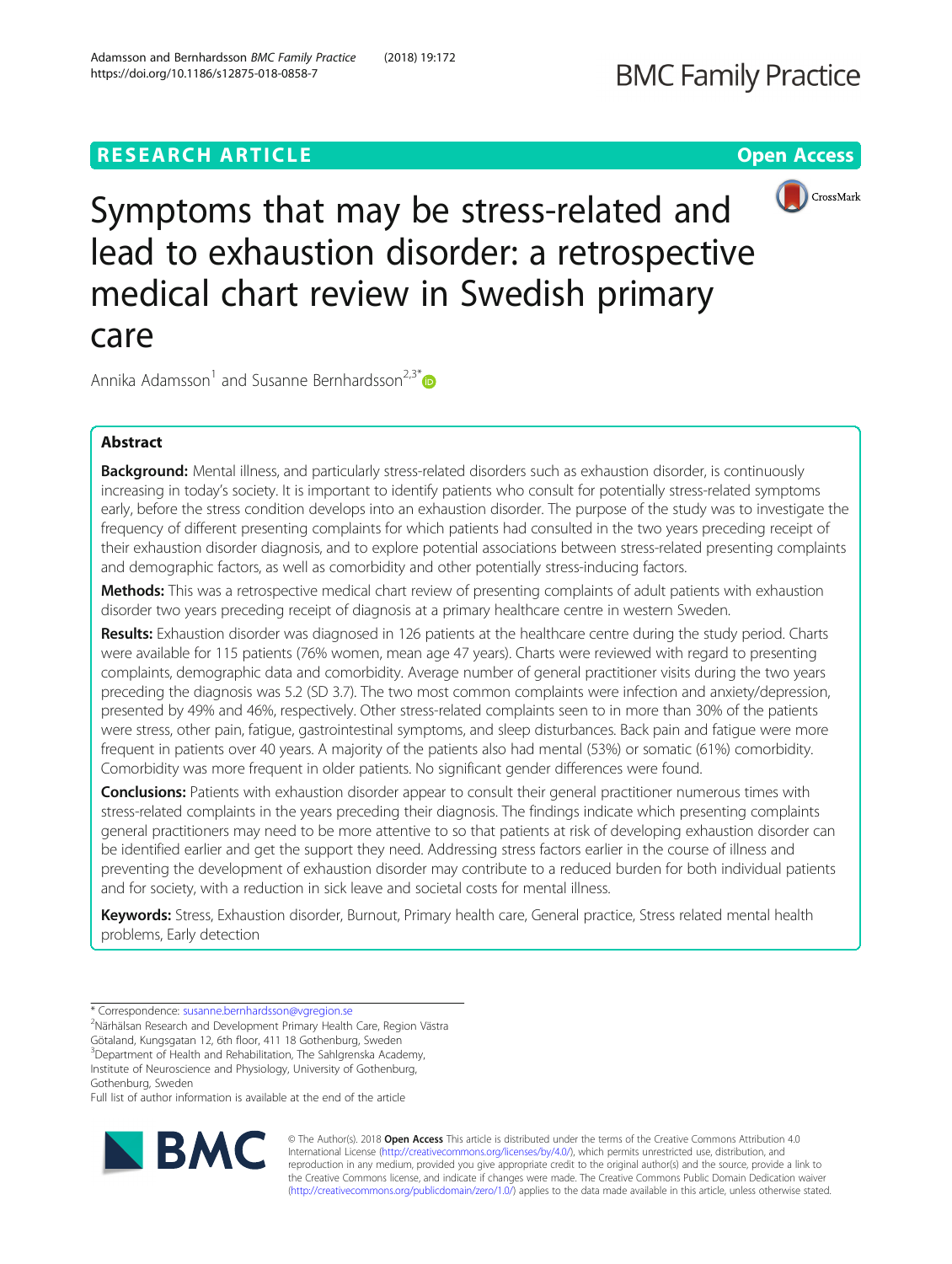## Background

Exhaustion disorder was introduced as a medical diagnosis in Sweden by the Swedish National Board of Health and Welfare in 2010. The proposal for this new diagnosis originated during a study of persons on long-term sick leave due to a mental diagnosis and where workplace conditions were considered to play an important role [[1](#page-7-0)]. It was considered important to define specific diagnostic criteria for stress-related exhaustion, because the terms 'burnout', 'exhaustion' and 'stress' were not defined clearly and were not uniformly used. Exhaustion disorder has been proposed as the most valid clinical equivalent of burnout [\[2](#page-7-0)]. Although conceptually related and sometimes used synonymously, burnout is an unspecific term, with various definitions and of psychological origin, whereas exhaustion disorder is a more specific term and a clearly defined clinical diagnosis. The diagnostic criteria include physical and mental exhaustion, cognitive dysfunction, sleep disturbance, and physical symptoms [\[1\]](#page-7-0). They are presented in their entirety in Table 1.

Exhaustion symptoms are developed as a consequence of exposure to one or several identifiable stress factors that have existed for a minimum of six months  $[1]$  $[1]$ . Symptoms are dominated by a substantial lack of mental energy, manifesting itself as lack of initiative, reduced stamina, or prolonged recovery after mental strain [\[1](#page-7-0)]. Work-related symptoms experienced by patients have

**Table 1** Diagnostic criteria for exhaustion disorder (Swedish National Board of Health and Welfare)

Diagnostic criteria for exhaustion disorder, ICD-10 code F 43.8A

- A. Physical and mental symptoms of exhaustion during a minimum of two weeks. The symptoms have developed in response to one or more identifiable stressors which have been present for at least six months.
- B. Markedly lack of mental energy, which is manifested by reduced initiative, reduced endurance, or prolonged recovery time after mental strain.
- C. At least four of the following symptoms have been present most days during the same two-week period:
	- 1) Concentration difficulties or memory problems
	- 2) Markedly reduced ability to manage demands or to perform under time pressure
	- 3) Emotional instability or irritability
	- 4) Sleep disturbances
	- 5) Marked physical weakness or fatigue
	- 6) Physical symptoms such as pain, chest pain, palpitations, gastrointestinal symptoms, dizziness, or sensitivity to sound
- D. The symptoms cause clinically significant suffering or reduced ability to function at work, socially, or in other important situations.
- E. The symptoms are not related to direct physiological effects of a substance (e.g. drug abuse, medication) or somatic disease/injury (e.g. hypothyroidism, diabetes, infectious disease).
- F. If the criteria for major depressive disorder, dysthymic disorder or generalized anxiety disorder concurrently are fulfilled, exhaustion disorder should be used as a secondary diagnosis.

recently been described as a sense of 'work dissonance', disrupted workflow, feeling out-of-sync, and social isolation [\[3\]](#page-8-0).

The main cause of exhaustion disorder is believed to be stress; predominantly work-related but sometimes due to personal life circumstances [\[1](#page-7-0)]. Stress has been defined as an imbalance between demands placed on us and our ability to manage them  $[4]$  $[4]$ . Stress factors can cause acute or post-traumatic stress disorder while long exposure to stress without sufficient opportunity for recovery may lead to exhaustion disorder [[5\]](#page-8-0). In classic stress theory, a general adaptation syndrome is described, in which stress reactions are divided into three phases [[6](#page-8-0)]. After an initial alarm reaction and a state of resignation, the third phase entails a state of somatic and mental exhaustion that can cause joint inflammations, cardiovascular disease, gastrointestinal disease, type 2 diabetes, and mental illness [\[6](#page-8-0), [7](#page-8-0)].

Mental illness—of which exhaustion disorder is one of the most common diagnoses—has become the primary cause of sickness absence, in Sweden as well as in other countries [[5,](#page-8-0) [8](#page-8-0)]. After a period of stagnating sick leave statistics in the early 2000s, sick leave due to mental disorders began to rise again in 2010, and is today the most common reason for new sick leave registrations [[4,](#page-8-0) [9](#page-8-0)]. From 2011 to 2016, the number of individuals on sick leave for mental disorders more than doubled, from 42,000 to 89,000, which corresponds to 45% of all ongoing sick leave registrations [\[8](#page-8-0)].

The prevalence of work-related stress in Sweden has been reported to be 38%, which is amongst the highest levels in Europe [\[10](#page-8-0)]. Exhaustion disorder in a Swedish working population has been estimated at 13% [\[11](#page-8-0)]. While women who work in healthcare and other people-oriented human services professions are affected to a greater extent [\[11](#page-8-0), [12](#page-8-0)], a substantial increase amongst men has recently been noted [[9](#page-8-0)]. An association to work demands and degree of work control has been shown in both genders [[11\]](#page-8-0).

Rehabilitation has been shown to take longer time with longer symptom duration before receiving a stress-related diagnosis [\[13\]](#page-8-0). Of working age patients seeking primary care, 59% have been reported to experience stress-related symptoms and of those, 9% met the criteria for exhaustion disorder regardless of consulting complaint [[14](#page-8-0)]. Prolonged exposure to stress without opportunity for recovery may entail a gradual increase in number of symptoms, causing patients to seek care repetitively with the symptom being the presenting complaint [[1\]](#page-7-0). Many consult a general practitioner (GP) long before their symptoms are severe enough to require sick leave [[15](#page-8-0)]. It is also common that patients seek emergency or drop-in care and that they are examined and treated for the presenting complaint alone, with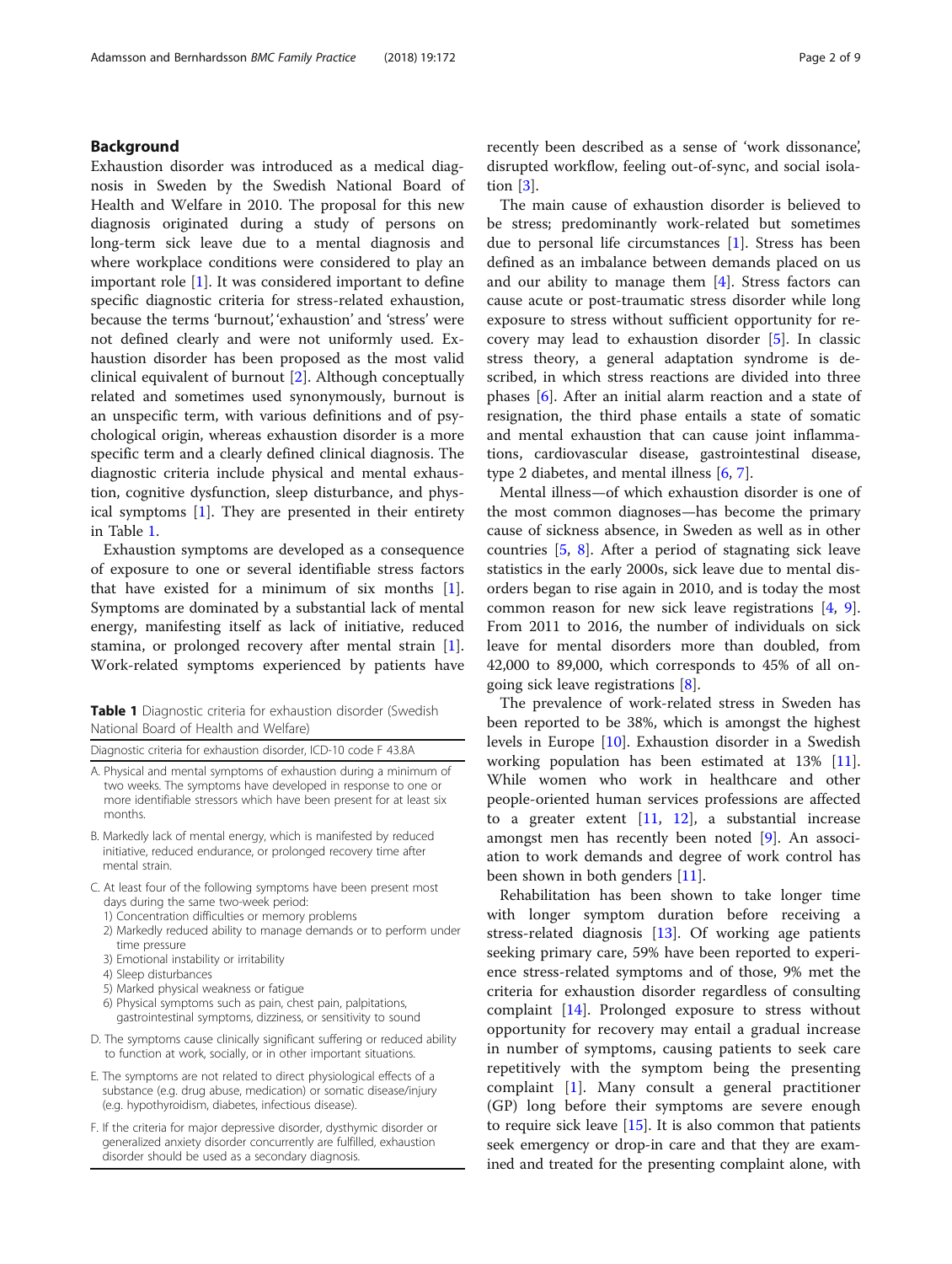neither the patient nor the physician identifying symptoms as signs of stress that may develop into exhaustion disorder [\[1](#page-7-0)].

Somatic symptoms that frequently constitute the presenting complaint at the occasion when the exhaustion disorder is diagnosed, are: nausea, irritable bowl, headache, dizziness, palpitations, chest pain, back pain, musculoskeletal pain, abdominal pain, and feeling faint [[16](#page-8-0), [17\]](#page-8-0). Multiple somatic symptoms have been associated with mental disorders [[18\]](#page-8-0), as well as a risk for subsequent long spells of sickness absence [\[19\]](#page-8-0). No study has been found that examines which stress-related complaints patients with exhaustion disorder consult for in the years preceding their diagnosis. Early identification of patients at risk is critical in order to prevent the development of exhaustion disorder, and can potentially prevent or reduce sick leave and hence the burden on both patient and society. It is therefore important to explore presenting complaints during the years preceding receiving the diagnosis, to identify which symptoms precede exhaustion disorder.

The primary aim of this study was to investigate the frequency of different presenting complaints that may be related to stress in patients with a diagnosed exhaustion disorder, in the two years preceding receipt of the diagnosis. Secondary aims were to explore potential associations between stress-related presenting complaints and demographic factors, as well as comorbidity and other potentially stress-inducing factors.

## Methods

## Study design, setting and participants

This was a retrospective chart review, in which data from medical charts were scrutinized [[20\]](#page-8-0). The study was conducted at a suburban healthcare centre in western Sweden. In March 2016, 8521 patients were registered at the centre. Eight GPs were employed. Charts from all adult patients in whom exhaustion disorder (code F438A) was diagnosed at the healthcare centre from January 2015 to August 2016, and for whom there were medical records from the two preceding years, were included in the study.

## Data collection and analysis

Medical charts on the included patients were reviewed for the two years preceding the date of the diagnosis. All presenting complaints that were potentially related to stress were extracted. The choice of these symptoms was based on earlier studies describing stress symptoms presented when receiving an exhaustion disorder diagnosis [[13,](#page-8-0) [16,](#page-8-0) [17](#page-8-0)].

The primary outcome was the frequency of stress-related complaints for which the patient had consulted during the two years preceding the exhaustion disorder diagnosis. Data on demographic factors (gender, age, occupation), number of GP visits with stress-related complaints, and comorbidity with other mental and/or somatic diagnoses were also collected. The variables were collected into a case report form, which was developed, pilot-tested on 20 charts, and slightly revised.

The extracted data were entered into Excel, checked for accuracy against the case report forms, and then analysed in IBM SPSS Statistics, version 22.0. Age was categorised into the groups  $< 30$  years,  $31-40$  years,  $41-$ 50 years, 51–60 years, and > 60 years. For some variables where there were too few patients in some of the age categories, the categories were further collapsed into two groups (< 40 years and 40+ years). Differences in presenting complaints and comorbidity between men and women, age groups, and occupation categories were analysed with Pearson's chi-square. Significance was set at the 0.05 level.

## Ethical considerations

Ethics approval and participant consent was not necessary as it is not required for this type of retrospective medical chart review, according to the Swedish Ethical Review Act (SFS 2003:460). Written permission for the medical chart review was obtained by the manager of the healthcare centre and the project was registered in accordance with the Swedish Personal Data Act (SFS 1998:204) before data collection began. Only the first author had access to and reviewed the medical charts and no names or personal identification numbers were extracted. It is not possible to identify whose charts were included in the study.

## Results

Between January 1, 2015 and August 31, 2016, exhaustion disorder was diagnosed in 126 patients at the healthcare centre. Of those, 11 patients had transferred from other healthcare centres and were excluded due to the unavailability of a medical chart for the two years preceding their receiving the diagnosis. Charts for 115 patients were included and reviewed (Fig. [1\)](#page-3-0).

Of the 115 patients included in the study, 88 were women and 27 were men. Age ranged between 20 and 72 years, mean 47.1 (SD 10.8) years. Most patients with exhaustion disorder were found in the age group 41– 50 years. Participant characteristics are presented in Table [2.](#page-3-0)

The number of symptoms for which patients had consulted during the two years preceding diagnosis ranged from 0 to 12, with a mean of 3.7 (SD 2.2). A majority, 89.6%, had consulted for 6 symptoms or less. There were no gender or age differences in the number of presenting symptoms. Frequencies of the different presenting complaints in the two years preceding diagnosis are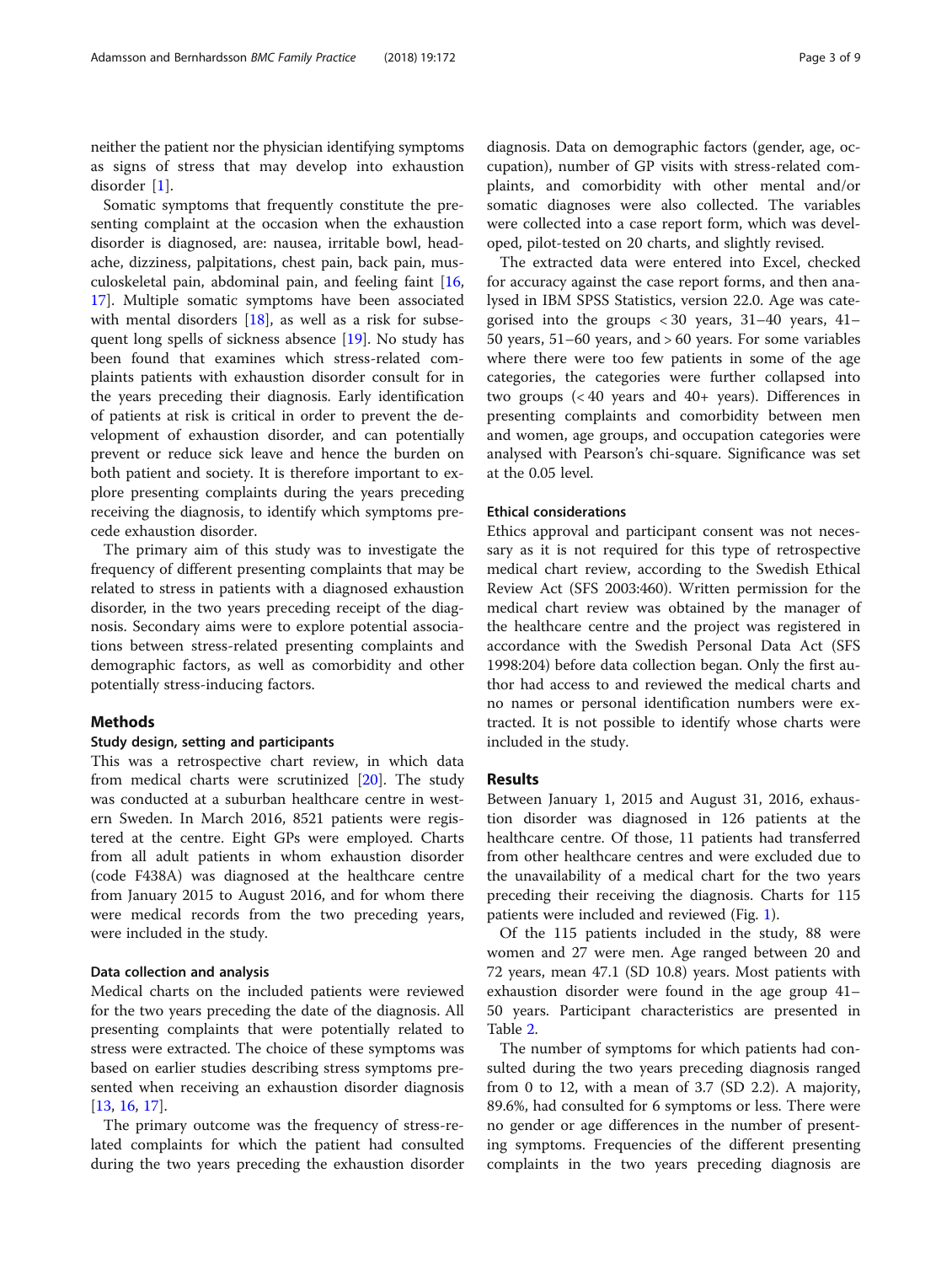<span id="page-3-0"></span>

presented in Table 2. The two most frequent complaints, for both women and men, were infections and anxiety/ depression. Although the complaint pattern differed somewhat between men and women, none of the gender differences were significant.

For the majority of the presenting complaints, most patients were in the age group 41–50 years. Few patients

Table 2 Participant characteristics and data regarding number of GP visits and comorbidity ( $n = 115$ )

| Variable                            | n (%)       |
|-------------------------------------|-------------|
| Gender                              |             |
| Women                               | 88 (76)     |
| Men                                 | 27(24)      |
| Age (years), mean (SD)              | 47.1 (10.8) |
| $<$ 30 years                        | 8(7)        |
| $31-40$ years                       | 26(23)      |
| $41-50$ years                       | 40 (35)     |
| $51-60$ years                       | 25(22)      |
| $>60$ years                         | 16 (14)     |
| Occupation                          |             |
| Office work                         | 37 (32)     |
| Industrial work <sup>a</sup>        | 7(6)        |
| Education                           | 24 (21)     |
| Health care                         | 19 (16)     |
| Other work                          | 17(15)      |
| Unemployed                          | 9(7.8)      |
| Student                             | 2(2)        |
| Comorbidity, somatic diagnoses      | 70 (61)     |
| Comorbidity, mental diagnoses       | 61(53)      |
| Number of GP visits, mean (SD)      | 5.2(3.7)    |
| Number of GP visits, median (range) | $4.0(0-18)$ |

<sup>a</sup>Industrial work includes blue collar professions, e.g. factory

workers, carpenters

younger than 30 years had consulted a GP before receiving their diagnosis. The only complaints registered for this age category were gastrointestinal symptoms, anxiety/depression and infection. Chest pain complaints were evenly distributed across the age categories. Fatigue was distributed across all age categories, although the largest proportion, 100%, was found in patients older than 60 years. When age was categorised in two groups, a significant difference between the age groups were seen for two of the presenting complaints. The proportion of patients older than 40 years who consulted for back pain (17% vs. 3%,  $p = 0.037$ ) and fatigue (42% vs. 18%,  $p = 0.012$ ), respectively, was significantly higher than in those younger than 40 (Table [3\)](#page-4-0).

Infection, stress, anxiety/depression, and gastrointestinal symptoms were frequent presenting complaints across all occupational categories. Regardless of occupational category, the patients had consulted several times for these symptoms before receiving their diagnosis. The most frequent complaint the years before diagnosis in office workers were infection (reported by 59%), and in industrial workers, anxiety/depression (71%). In school employees, the most frequent complaint was anxiety/depression (63%), and in healthcare workers, stress (42%) (Table [4](#page-4-0)). Differences between occupational categories could not be analyzed due to too small numbers in some of the categories.

With regard to comorbidity, 53% of the patients (50% of women, 63% of men) had another present or prior other mental diagnosis, for instance general anxiety disorder or depression. Somatic comorbidity was present in 61% (62% of women, 56% of men), and included primarily hypothyroidism, hypertension, diabetes, and cardiovascular disease. The proportion of patients with mental or somatic comorbidity was significantly higher in patients older than 60 years ( $p = 0.029$  and  $p < 0.001$ , respectively) (Table [5\)](#page-5-0).

Comorbidity with other mental diagnoses in different occupational categories varied from 37% in healthcare workers to 62% in office workers. Comorbidity with somatic diagnoses ranged between 57 and 71%. No comorbidity were seen in students. The proportion of mental comorbidity was significantly higher in the unemployed patients ( $p = 0.025$ ), while no significant differences were found in somatic comorbidity (Table [5](#page-5-0)).

Potentially stress-inducing factors were identified in 35 (30%) of the patients. These were factors that indicated a stressful situation not only in the workplace but also at home, and included financial situation, alcohol abuse, and family illness. Twenty-five of the patients (22%) had a family member, most frequently a child, with a mental, neuropsychiatric or somatic disease. Several patients had family members who also suffered from exhaustion disorder.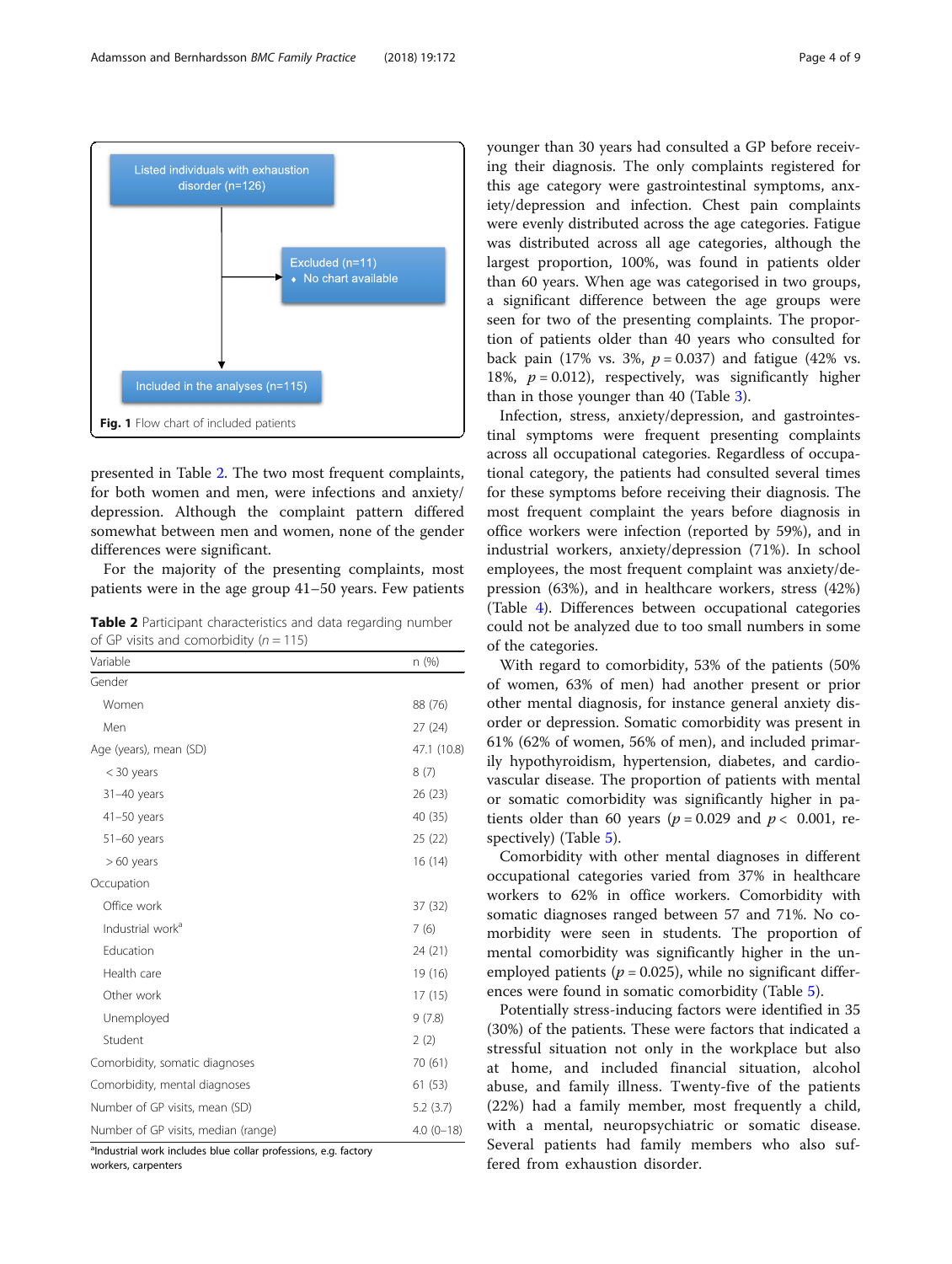<span id="page-4-0"></span>

| Table 3 Stress-related presenting complaints during the two years preceding the receipt of the diagnosis exhaustion disorder, by |  |  |  |  |
|----------------------------------------------------------------------------------------------------------------------------------|--|--|--|--|
| gender and age group ( $n = 115$ )                                                                                               |  |  |  |  |

| Complaint                 | Total $(n = 115)$<br>n (%) | Women $(n = 88)$<br>n(%) | Men $(n = 27)$<br>n(%) | $p$ -value | < 40 years ( $n = 34$ )<br>n(%) | 40+ years $(n = 81)$<br>n (%) | $p$ -value |
|---------------------------|----------------------------|--------------------------|------------------------|------------|---------------------------------|-------------------------------|------------|
| Infection                 | 56 (49)                    | 44 (50)                  | 12(44)                 | 0.613      | 16(47)                          | 40 (49)                       | 0.820      |
| Anxiety/depression        | 53 (46)                    | 39 (44)                  | 14 (52)                | 0.492      | 14(41)                          | 39 (48)                       | 0.494      |
| <b>Stress</b>             | 45 (39)                    | 36 (41)                  | 9(33)                  | 0.490      | 11(32)                          | 34 (42)                       | 0.335      |
| Other pain                | 41 (36)                    | 34 (39)                  | 7(26)                  | 0.228      | 9(26)                           | 32 (40)                       | 0.183      |
| Fatique                   | 40 (35)                    | 33 (38)                  | 7(26)                  | 0.269      | 6(18)                           | 34 (42)                       | 0.012      |
| Gastrointestinal symptoms | 38 (33)                    | 29 (33)                  | 9(33)                  | 0.971      | 11(32)                          | 27(33)                        | 0.919      |
| Sleep disturbance         | 36(31)                     | 27(31)                   | 9(33)                  | 0.795      | 10(29)                          | 26 (32)                       | 0.777      |
| Headache                  | 17(15)                     | 15(17)                   | 2(7)                   | 0.217      | 4(12)                           | 13(16)                        | 0.555      |
| <b>Dizziness</b>          | 17(15)                     | 15(17)                   | 2(7)                   | 0.217      | 5(15)                           | 12(15)                        | 0.988      |
| Chest pain                | 16(14)                     | 12(13)                   | 4(15)                  | 0.877      | 6(18)                           | 10(12)                        | 0.453      |
| Back pain                 | 15(13)                     | 14 (16)                  | 1(4)                   | 0.099      | 1(3)                            | 14 (17)                       | 0.037      |
| High blood pressure       | 13(11)                     | 10(11)                   | 3(11)                  | 0.971      | 1(3)                            | 12(15)                        | 0.067      |
| Palpitations              | 9(8)                       | 8(9)                     | 1(4)                   | 0.362      | 1(3)                            | 8(10)                         | 0.206      |
| Other complaints          | 24 (21)                    | 21(24)                   | 3(11)                  | 0.154      | 7(21)                           | 17(21)                        | 0.962      |

Differences between genders and age groups were analysed using Chi square. Bold numbers indicate a significant difference

## **Discussion**

This medical chart review of patients with exhaustion disorder showed that the disease was more prevalent in women than in men at this healthcare centre in western Sweden, and that individuals between 40 and 50 years of age were the most affected. The patients sought care for many different reasons in the years preceding their diagnosis; the two most common complaints were infection and anxiety/depression, presented by approximately half of the patients. Other stress-related complaints that were

seen to a large degree were stress, other pain, fatigue, gastrointestinal symptoms, and sleep disturbance. There were no gender differences, and the only age differences were that fatigue, back pain, and comorbidity were more frequent in older patients. More than half of the patients had comorbidity with other mental or somatic diseases, and comorbidity was also linked to higher age.

The wide variety of symptoms for which the patients consulted their GP during the years before their diagnosis is consistent with previous research showing how the

Table 4 Stress-related presenting complaints during the two years preceding the receipt of the diagnosis exhaustion disorder, by occupation ( $n = 115$ )

| Complaint                 | Office<br>$(n=37)$<br>n (%) | Education ( $n = 24$ )<br>n(%) | Health care<br>$(n = 19)$<br>n(%) | Industry<br>$(n=7)$<br>n(%)    | Other occupation<br>$(n = 17)$<br>n (%) | Student<br>$(n = 2)$<br>n (%)  | Unem-ployed $(n = 9)$<br>n(%) |
|---------------------------|-----------------------------|--------------------------------|-----------------------------------|--------------------------------|-----------------------------------------|--------------------------------|-------------------------------|
| Infection                 | 22(60)                      | 11(46)                         | 6(32)                             | 3(43)                          | 7(41)                                   | 2(100)                         | 5(56)                         |
| Anxiety/depression        | 10(27)                      | 15 (62)                        | 7(37)                             | 5(71)                          | 11(65)                                  | 1(50)                          | 4(44)                         |
| Stress                    | 15(40)                      | 12 (50)                        | 8(42)                             | 4(57)                          | 2(12)                                   | 1(50)                          | 3(33)                         |
| Other pain                | 13(35)                      | 12 (50)                        | 6(32)                             | 1(14)                          | 4(24)                                   | -                              | 5(56)                         |
| Fatigue                   | 10(27)                      | 11(46)                         | 4(21)                             | 2(29)                          | 10 (59)                                 | $\qquad \qquad \longleftarrow$ | 3(33)                         |
| Gastrointestinal symptoms | 12(32)                      | 9(38)                          | 5(26)                             | 4(57)                          | 4(24)                                   | 1(50)                          | 3(33)                         |
| Sleep disturbance         | 11(30)                      | 10(42)                         | 5(26)                             | 2(29)                          | 6(35)                                   | —                              | 2(22)                         |
| Headache                  | 3(8)                        | 5(21)                          | 5(26)                             | 1(14)                          | 3(18)                                   | -                              | $\overline{\phantom{0}}$      |
| Dizziness                 | 3(8)                        | 5(21)                          | 5(26)                             | -                              | 4(24)                                   |                                |                               |
| Chest pain                | 6(16)                       | 3(12)                          | 1(5)                              | $\qquad \qquad \longleftarrow$ | 4(24)                                   | $\qquad \qquad \longleftarrow$ | 2(22)                         |
| Back pain                 | 3(8)                        | 5(21)                          | 2(10)                             | 1(14)                          | 4(24)                                   | $\qquad \qquad \longleftarrow$ | $\overline{\phantom{m}}$      |
| High blood pressure       | 3(8)                        | 4(17)                          | 2(10)                             | 1(14)                          | 3(18)                                   |                                |                               |
| Palpitations              | 2(5)                        | 4(17)                          | 1(5)                              |                                | 2(12)                                   | -                              | $\overline{\phantom{0}}$      |
| Other complaints          | 5(14)                       | 9(38)                          | 3(16)                             |                                | 4(24)                                   |                                | 3(33)                         |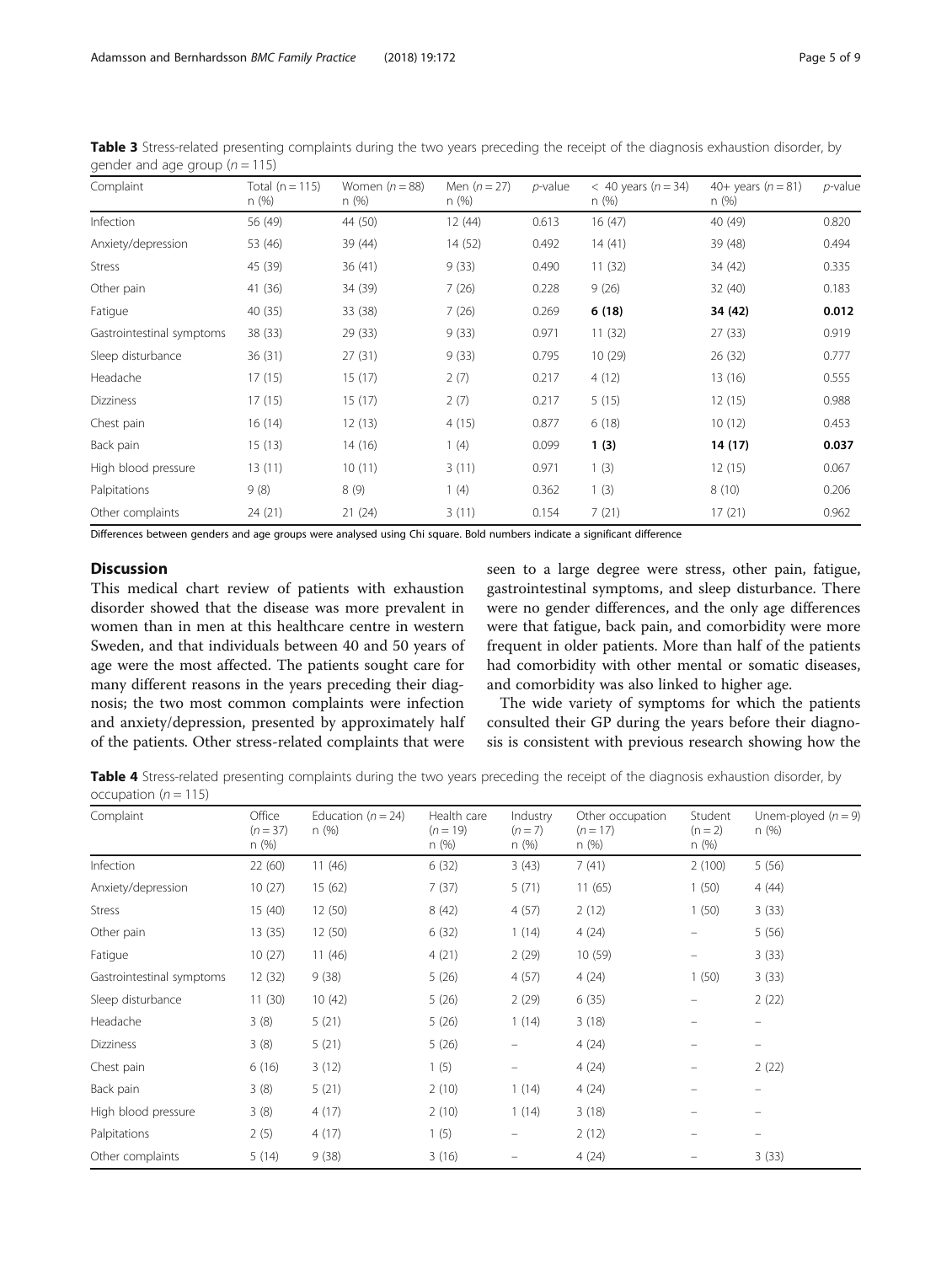| $\sigma$         |                                               |                                         |
|------------------|-----------------------------------------------|-----------------------------------------|
|                  | Other mental diagnosis<br>$(n = 61)$<br>n (%) | Somatic diagnosis<br>$(n = 70)$<br>n(%) |
| Age group        |                                               |                                         |
| $<$ 30 years     | 2(25)                                         | 3(38)                                   |
| $31-40$ years    | 13 (50)                                       | 6(23)                                   |
| $41-50$ years    | 19 (48)                                       | 28 (70)                                 |
| $51-60$ years    | 13 (52)                                       | 17(68)                                  |
| $>60$ years      | 14 (88)                                       | 16 (100)                                |
| p-value          | 0.029                                         | < 0.001                                 |
| Occupation       |                                               |                                         |
| Office workers   | 23 (62)                                       | 22 (60)                                 |
| Industry         | 4(57)                                         | 4 (57)                                  |
| Education        | 12 (50)                                       | 17(71)                                  |
| Health care      | 7(37)                                         | 11(58)                                  |
| Other occupation | 7(41)                                         | 10 (59)                                 |
| Student          | 0(0)                                          | 0(0)                                    |
| Unemployed       | 8 (89)                                        | 6(67)                                   |
| p-value          | 0.025                                         | 0.711                                   |

<span id="page-5-0"></span>Table 5 Mental and somatic comorbidity, by age group and occupational category  $(n = 115)$ 

Bold numbers indicate a significant difference. Differences between age groups and occupational categories were analysed using Chi square

body reacts to sustained periods of stress. Several studies have shown that the development of many different physical and mental symptoms of stress can be part of developing an exhaustion disorder [[2](#page-7-0), [9](#page-8-0), [21](#page-8-0)].

The two most common presenting complaints were infection and anxiety/ depression. High susceptibility to infection has earlier been linked to longstanding stress [\[16](#page-8-0)], suggesting that a red flag should be raised when patients consult with complaints of infection. Although symptoms of anxiety or depression could indicate anxiety disorder or depression, they may also be a sign of stress and part of developing exhaustion disorder. This implies that a particularly thorough patient history should be taken for patients presenting with these complaints, to explore potential high exposure to stress factors.

Other frequent complaints were stress, pain, fatigue, gastrointestinal symptoms, and sleep disturbances. These are common presenting complaints in general practice and should attract the physician's attention and be cause for further exploration of potential stress-related causes of the symptoms  $[16–18]$  $[16–18]$  $[16–18]$  $[16–18]$ . Sleep disturbance, anxiety, fatigue and back pain are symptoms that have increased steadily among working individuals since the 1980s [[9\]](#page-8-0).

Although the complaint pattern differed slightly between men and women, we did not find any significant differences. This finding is consistent with earlier research, in which no significant gender differences in neither mental or somatic symptoms were found in patients with exhaustion disorder [\[13,](#page-8-0) [17\]](#page-8-0).

Exhaustion disorder was most frequent in the age group 41–50 years. A potential reason for this could be the accumulation of stressors from both work and family life, which creates multiple demands on the individual to balance work and life priorities. The finding is supported by a Danish study that found a higher prevalence of mental disorder in patients older than 40 years than in younger patients [\[22\]](#page-8-0). Patients in this age group also had the most number of GP visits in the years preceding diagnosis, underscoring the importance of paying close attention to this age group. Two symptoms, back pain and fatigue, were more frequent among older patients. This is in line with earlier research that has shown that musculoskeletal pain is more frequent in older patients with exhaustion disorder [[17](#page-8-0)]. Although back pain and other musculoskeletal pain is prevalent in older patients in general, our findings suggest that these symptoms may be related to exhaustion disorder and that GPs should be aware of this association.

Most of the patients with exhaustion disorder were office workers, in whom high work demands and often limited work control are common [[16\]](#page-8-0). Many were employed in education and health care. Earlier studies have shown differences in the development of exhaustion disorder amongst individuals in different types of work in combination with socioeconomic factors [\[12](#page-8-0)]. The development of exhaustion disorder has been shown to be associated with stress in the workplace and with low socioeconomic status [[11\]](#page-8-0). Women with exhaustion disorder often work in health care, social services and education [\[12](#page-8-0)]. In the present study, sleep disturbances, back pain, other pain, palpitations, high blood pressure, gastrointestinal symptoms, anxiety/depression, stress, infection and fatigue were the most frequent complaints in patients who work in education. Education, as well as health care and social services, are areas that have been particularly exposed to policy changes, reorganization, and budget cuts in Sweden in recent years, which likely is a contributing factor to sustained work-related stress leading to exhaustion disorder.

The high degree of comorbidity with other mental disease or somatic disease seen in the present study, is also consistent with other studies. Exhaustion disorder is frequently seen together with other mental disorders, particularly depression and anxiety [[23\]](#page-8-0). A high co-occurrence between most mental disorders for which patients consult primary care has been shown in a Danish population [[22\]](#page-8-0). That study showed the highest comorbidity for anxiety disorders, where almost 90% also had another mental diagnosis. It is important that the patients receive the correct diagnosis since treatment to some extent differs [[4,](#page-8-0) [8](#page-8-0)]. The Swedish diagnostic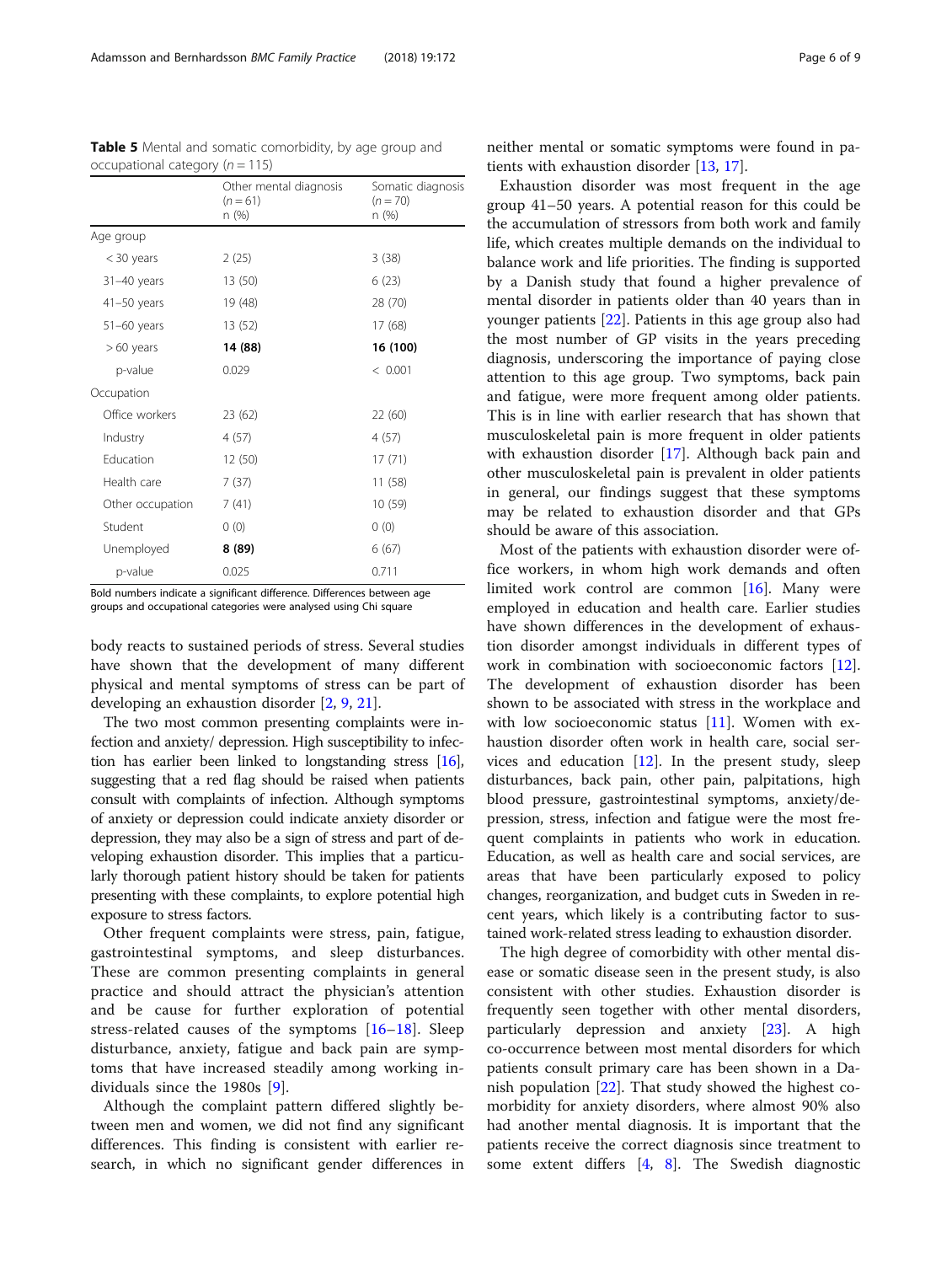criteria specify that if anxiety, depression or dysthymia is present concurrently, that condition should be treated first and exhaustion disorder second [[1\]](#page-7-0). Many patients in the present study had earlier been affected by exhaustion disorder, and the risk for recurrence appears to be high [\[5](#page-8-0)]. Even after recovery from exhaustion disorder, patients can have a high susceptibility for stress and are vulnerable to falling sick again.

It was notable from the chart reviews that stress was not solely related to work conditions. Many patients also had personal problems and other stressful situations, which has been shown to contribute to the development of exhaustion disorder  $[11]$  $[11]$  $[11]$ . An interesting finding was that several of the patients with exhaustion disorder had family members who also had been diagnosed with the same disease, most often a spouse or adult child. Many had children with a mental, neuropsychiatric or somatic diagnosis, which can be extremely stressful for the parent. To prevent disease it is therefore important that the doctor and other healthcare professionals take the time to listen to their patients and include both work and personal/family factors in their assessment. It is likely that a combination and interaction of work-related, environmental and personal factors may lead to aggravated symptoms and a more pronounced exhaustion disorder.

## Study limitations

This was a retrospective observational study, without control group, which means that no firm conclusions can be drawn regarding possible associations between prior symptoms and receiving the diagnosis of exhaustion disorder. The retrospective medical chart review method has both limitations and strengths. Potential limitations, in addition to the retrospective design, are incomplete documentation and the possibility of missing records, as well as variance in the quality of information recorded in the charts. Advantages include that the method makes it possible to use readily available existing data that is clinically relevant, and that the results can be used to generate hypotheses that can be tested prospectively in future research [[24](#page-8-0)].

The presenting complaints that were registered are complaints which may be associated with stress and ex-haustion, as confirmed by earlier research [[16](#page-8-0)–[18](#page-8-0)], but could also be associated to a somatic disease or to other mental disease, and we cannot be certain that they were linked to stress. Some of the symptoms, e.g. chest pain or gastrointestinal symptoms might be due to other (somatic) pathology, which was not analysed in our study. Furthermore, infection and anxiety/depression were the two most prevalent presenting complaints, and it must be kept in mind that these are common diagnoses and only a small proportion of these complaints might be related to exhaustion.

Other limitations are that only one author reviewed the charts, which might have led to omissions and errors; and that only charts from the healthcare centre in which the patients were registered were reviewed, which means that presenting complaints for which the patients had consulted elsewhere, e.g. emergency departments, were not considered. The healthcare centre from which the data were collected is located in an area where the population is homogenous (with few immigrants) and has a higher than average socioeconomic status, which may reduce generalisability of the findings to other, more heterogeneous, contexts. Only GP visits were extracted from the medical chart. Telephone contact with both doctors and nurses for possible stress-related complaints were not registered.

## Implications for practice and research

Infection and anxiety/depression, the two most prevalent presenting complaints, are very common complaints in primary care, seen by GPs on a daily basis. In view of the high prevalence of these complaints in patients who later develop exhaustion disorder, it may be of relevance for GPs to pay extra attention to these complaints, allow sufficient time for an extended patient history, and explore whether the patient is exposed to stress in work or personal life. An example of how GPs could better address the possibility of symptoms being related to exhaustion disorder, would be to pay extra attention with recurring or long-lasting infections that may signal a dysfunctional immune system. Another example could be to allow extra time for an in-depth patient history and screen for stress exposure by exploring potential work-related and personal stressors, in patients who consult for the symptoms identified in this study.

Screening for stress exposure can be done with a screening instrument and increased use of such an instrument may help the GP to identify exhaustion disorder. Examples of screening instruments are the Self-reported exhaustion disorder Scale (s-UMS) [[25](#page-8-0)] and the Karolinska Exhaustion Disorder Scale (KEDS) [[26\]](#page-8-0). To address work-related stress more specifically, the Work Stress Questionnaire (WSQ) could be used [[27\]](#page-8-0). Any of these instruments would be a good supplement to the clinical assessment that may help the GP to reach a correct diagnosis.

The wide variety of presenting complaints preceding the exhaustion disorder diagnosis confirms the clinical perception that this condition is challenging to manage due to large individual variations in characteristics and symptoms. Typical management is based on regular follow-ups and may include: identification of work-related and personal stressors, counselling (including recommendations for physical activity, sleeping and eating habits, coping strategies and stress management), referral for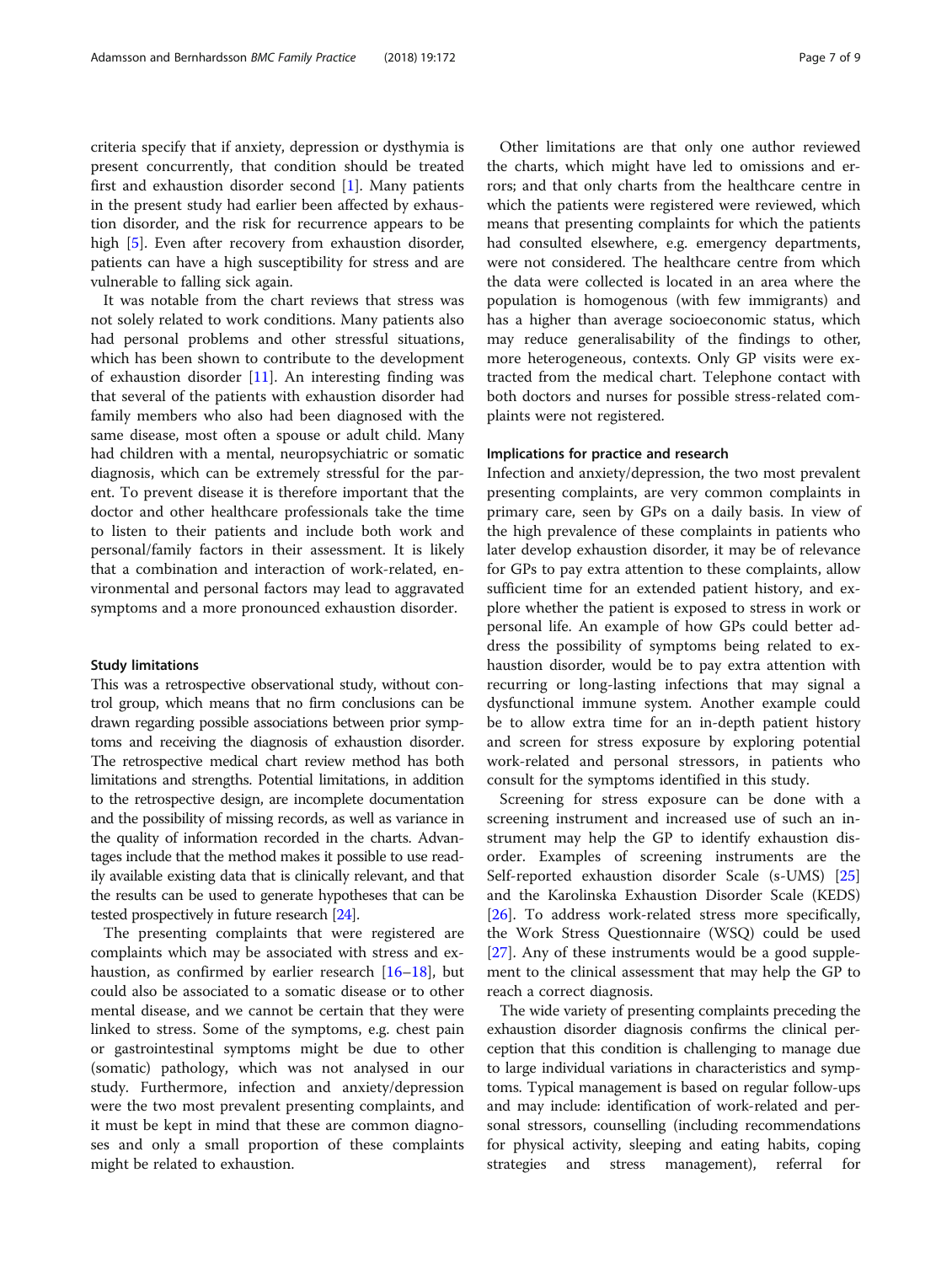<span id="page-7-0"></span>psychological counseling, physiotherapy or occupational therapy, issuing full or partial sick leave, and collaboration with employers. The patients had consulted their GP an average of 5 times for stress-related complaints during the two years preceding their diagnosis. This consulting frequency suggests that GPs meet these patients with stress-related symptoms well before their exhaustion disorder is diagnosed, providing ample opportunities for early identification of these patients. Early identification of stress-related symptoms, both work-related and personal, could allow the GP to discuss and suggest suitable preventive measures, which might lower the risk for future sick leave [[28](#page-8-0)].

The identified presenting complaints, particularly infections and anxiety/ depression, are symptoms that GPs may need to be concerned about, and that may allow them to earlier identify these symptoms as potentially stress-related and to take measures to prevent the development of a manifest exhaustion disorder. Because exhaustion disorder was most frequent in individuals between 41 and 50 years, and these patients also had a high frequency of visits in the years preceding diagnosis, GPs should pay particular attention to this age group and explore possible stress-related factors in greater depth.

Future research is needed to examine whether the results of this study are reproducible in other geographical areas with different socioeconomic conditions, in Sweden as well as in other countries. It would also be relevant to explore presenting complaints and risk factors by reviewing medical charts from hospital visits, including emergency units, to gain knowledge about patients' care-seeking patterns at different care levels for their stress-related symptoms. Potential associations between stress-related presenting complaints and exhaustion disorder also needs to be explored using a prospective study design.

## Conclusions

This study shows that patients with exhaustion disorder may have consulted their GP numerous times with stress-related complaints in the years preceding their diagnosis. The most common complaints for which patients consulted a GP in the years preceding diagnosis were infection and anxiety/depression. Other frequent complaints were stress, other pain, fatigue, gastrointestinal symptoms, and sleep disturbances. Comorbidity with other mental or somatic diseases was frequent.

The findings indicate which presenting complaints GPs may need to pay extra attention to, as well as in which age category and professions most patients develop exhaustion disorder. The study provides new knowledge that may facilitate identification of these patients at an early stage so that necessary help and support can be provided earlier. Increased awareness of

patients who already have another mental disease and/or a somatic disease is also important, since the study showed a high prevalence of comorbidity. Addressing stress factors earlier in the course of illness and preventing the development of exhaustion disorder may contribute to a reduced burden for both the individual patient and for the society, with a reduction in sick leave and societal costs for mental illness.

## Abbreviations

GP: General practitioner; SD: Standard deviation

#### Acknowledgements

Many thanks to Siv Kirnö, healthcare centre manager, and Jacob Wennberg, clinical supervisor, for support, and to Professor Kristina Holmgren for critically reviewing a draft of the manuscript.

#### Funding

The study received partial funding from the Research and Development Centre of Gothenburg and Södra Bohuslän. The funding body had no role in the design, execution or reporting of the study.

#### Availability of data and materials

The dataset used and analysed during the current study are available from the corresponding author on reasonable request. Permission to access the medical chart was required and received by the healthcare centre's manager.

#### Authors' contributions

AA conceived the study. Both authors participated in the design of the study. AA collected and analysed the data, and drafted the manuscript. SB participated in the analysis and interpretation of data and manuscript writing. Both authors read and approved the final manuscript.

#### Ethics approval and consent to participate

Ethics approval and participant consent was not necessary because the study was carried out as part of medical specialist education and was therefore exempt from ethical vetting under the Swedish Ethical Review Act (SFS 2003:460).

#### Consent for publication

Not applicable.

#### Competing interests

The authors declare that they have no competing interests.

#### Publisher's Note

Springer Nature remains neutral with regard to jurisdictional claims in published maps and institutional affiliations.

#### Author details

<sup>1</sup> Hovås Askim Familjeläkare och BVC, Askims Torg 5, 436 43 Askim, Sweden 2 Närhälsan Research and Development Primary Health Care, Region Västra Götaland, Kungsgatan 12, 6th floor, 411 18 Gothenburg, Sweden. <sup>3</sup>Department of Health and Rehabilitation, The Sahlgrenska Academy Institute of Neuroscience and Physiology, University of Gothenburg, Gothenburg, Sweden.

## Received: 19 October 2017 Accepted: 16 October 2018 Published online: 30 October 2018

#### References

- 1. Swedish National Board of Health and Welfare. Exhaustion disorder: Stress related mental ill health. [Report in Swedish]. Stockholm: Bokförlaget Bjurner och Bruno AB; 2003. 2003–123-18, ISBN 91-7201-786-4.
- 2. Grossi G, Perski A, Osika W, Savic I. Stress-related exhaustion disorder clinical manifestation of burnout? A review of assessment methods, sleep impairments, cognitive disturbances, and neuro-biological and physiological changes in clinical burnout. Scand J Psychol. 2015;56:626–36.